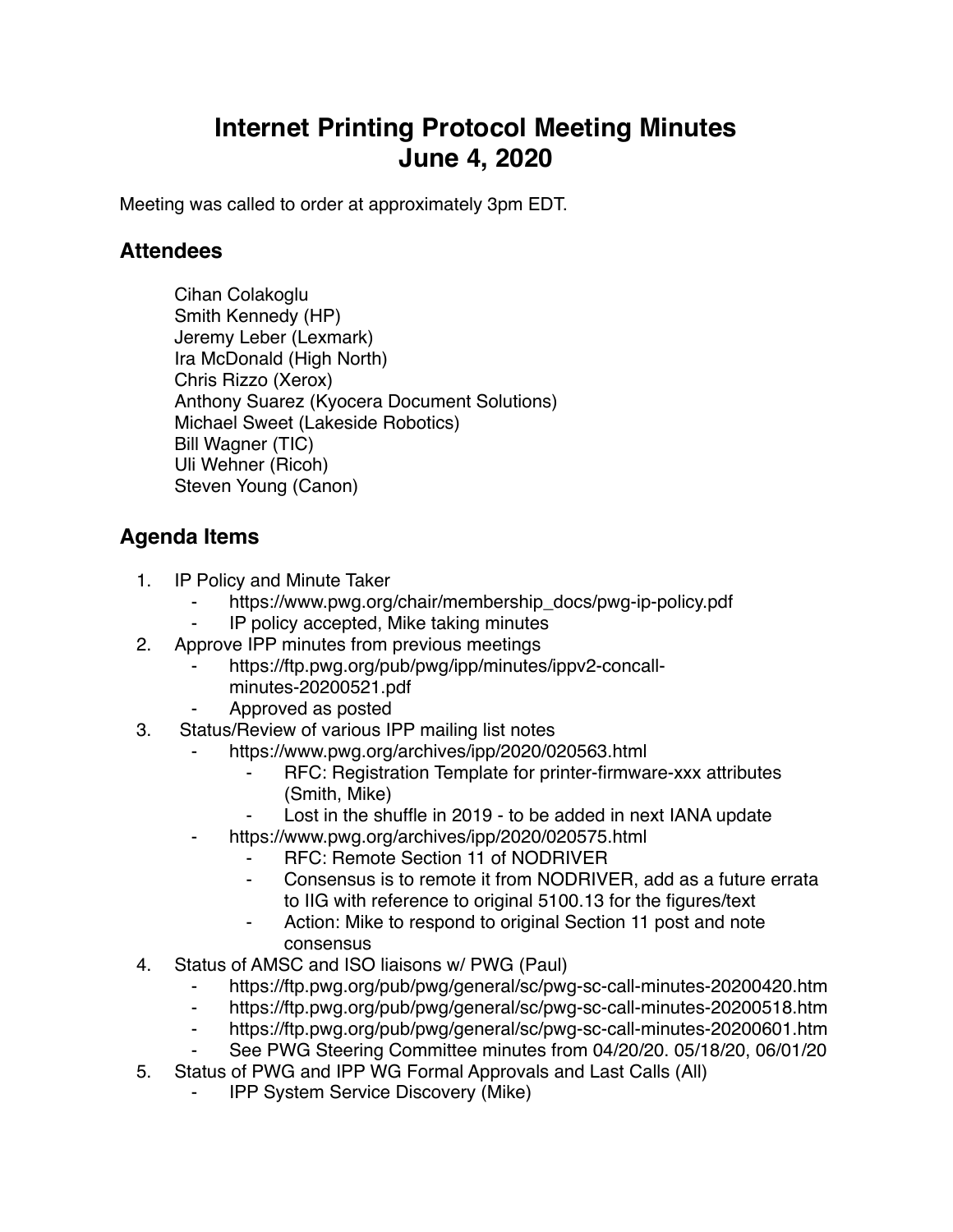- https://ftp.pwg.org/pub/pwg/ipp/wd/wd-ippsysdisc10-20200427rev.pdf
- https://www.pwg.org/archives/ipp/2020/020523.html
- ⁃ Stable draft for an IPP Registration on 27 April 2020
- ⁃ Prototyped in PAPPL project / planned to be added to "ippserver"
- ⁃ IPP WG status on 05/21/20
- ⁃ IPP WG Last Call ends 06/04/20
- Schedule IPP WG Approval for IANA Registration in Q2 2020
- 6. IPP Everywhere v1.1 (Mike)
	- ⁃ https://ftp.pwg.org/pub/pwg/ipp/wd/wd-ippeve11-20200417.pdf
	- ⁃ Stable draft for a Candidate Standard errata update
	- ⁃ IPP WG review on 9 April 2020
	- ⁃ PWG Call for Objections ended 15 May 2020
	- ⁃ IPP WG status on 21 May 2020
	- ⁃ PWG SC approved process of Call for Objections 1 June 2020
	- Schedule PWG Candidate Standard Q2 2020
- 7. IPP Everywhere Self-Certification Manual v1.1 (Mike)
	- https://ftp.pwg.org/pub/pwg/ipp/wd/wd-ippeveselfcert11-20200312.pdf
	- ⁃ Stable draft for a Candidate Standard errata update
	- ⁃ IPP WG Last Call ended on 12 March 2020
	- ⁃ IPP WG discussion on 9 April 2020
	- ⁃ PWG Call for Objections ended 15 May 2020
	- ⁃ IPP WG status on 21 May 2020
	- ⁃ PWG SC approved process of Call for Objections 1 June 2020
	- Schedule PWG Candidate Standard Q2 2020
- 8. IPP Everywhere v1.1 Printer Self-Certification Tools r2 (Smith/Mike)
	- ⁃ https://www.pwg.org/archives/ipp/2020/020559.html
	- ⁃ IPP WG Last Call ended 12 March 2020
	- ⁃ IPP WG review 21 May 2020
	- ⁃ Schedule Approval w/ IPP Everywhere v1.1 in Q2 2020
	- ⁃ Jeremy: working fine for us
	- ⁃ Smith; tools work but have identified a bug in an IPP Everywhere v1.0 printer, probably good to go
		- Action: Mike to post approved IPP Everywhere v1.1 documents and tools
- 9. Updates to IPP System Service / INFRA for Cloud (Cihan, Mike)
	- https://www.pwg.org/archives/ipp/2020/020540.html
	- ⁃ https://ftp.pwg.org/pub/pwg/ipp/minutes/ippv2-f2f-minutes-20200506.pdf
	- ⁃ See section 9 of IPP F2F minutes
	- ⁃ IPP WG status 21 May 2020
	- ⁃ Off-list further discussion on 1 June 2020 (Cihan, Smith, Mike, Ira)
		- Action: Cihan to post a summary of the Cloud/INFRA discussions to the IPP mailing list and start work on an IPP Registration document
	- Cihan plans to continue PWG participation as an individual
	- Schedule IPP Registration in Q2/Q3 2020
- 10. Recent IPP Wiki Pages (Mike)
	- https://github.com/istopwg/ippsample/wiki/How-to-Support-TLS-Beforethe-Date-and-Time-Is-Set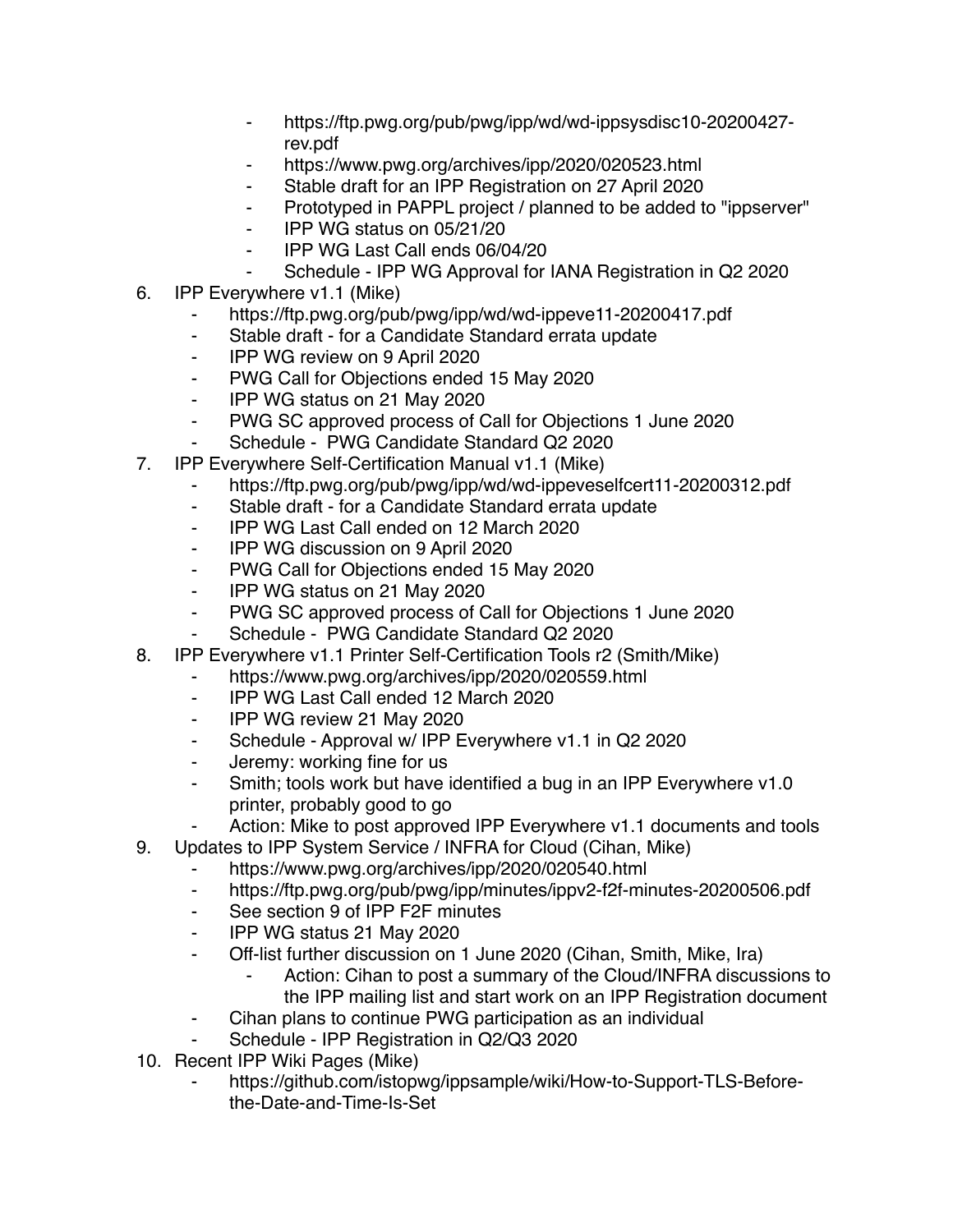- ⁃ How to Support TLS Before the Date and Time Is Set
- Discussed at May 21, 2020 concall
- https://github.com/istopwg/ippsample/wiki/IPP-Print-Quality-Discussion
	- **IPP Print Quality Discussion**
	- Discussed at May 21, 2020 concall
- https://github.com/istopwg/ippsample/wiki/IPP-Everywhere-Value-Proposition-Discussion-Points
	- **IPP Everywhere Value Proposition Discussion Points**
- https://github.com/istopwg/ippsample/wiki/Roll-Feed-Printing-Extensions:eliminate-margins
	- Roll Feed Printing Extensions: eliminate margins
	- ⁃ Added to current PPX 2.0 draft
- 11. IPP Enterprise Printing Extensions v2.0 (EPX) (Smith)
	- https://ftp.pwg.org/pub/pwg/ipp/wd/wd-ippepx20-20200504-rev.pdf
	- ⁃ https://www.pwg.org/archives/ipp/2020/020576.html
	- ⁃ https://ftp.pwg.org/pub/pwg/ipp/slides/ipp-epx-feature-compatibilityinvestigation-20200604.pdf
	- ⁃ Q: How do you know if a Job has been copied?
		- A: No way right now
		- ⁃ Proposals from Mike:
			- ⁃ "parent-job-id (integer(1:MAX))" and "parent-job-uuid (uri(45))" Job Status attributes in copied Jobs
				- ⁃ 'job-copied' keyword for "job-state-reasons" in parent Job?
		- Smith:
			- Can Get-Jobs filter based on job-state-reasons?
	- Q: When proofing and storing a job, what Job gets stored the proof job or the subsequent (non-proof) job, and when does that happen?
		- Some earlier discussions talked about the difference being how long the Job stays in the "retention" phase
		- Diagram on page 16 shows the resubmitted Job being stored, not the original Job
		- ⁃ Should have original completed job feeding into Job Storage in this case, then Resubmit-Job or Copy Action creates a new Job from Storage (Purple and Light Blue)
	- ⁃ Q: Do we want the stored job to keep the proof stuff?
		- A: No, and users might want to print N copies of a stored job
	- ⁃ Think in terms of Permanently Retained Jobs for Saved Jobs vs. Temporarily Retained Jobs for Proof Jobs
	- Use "Resubmit-Job or Console" instead of "Copy Action"
	- Stopped on slide 16
- 12. Status of various IPP documents (All)
	- **IPP Driverless Printing Extensions v2.0 (Smith)** 
		- ⁃ https://ftp.pwg.org/pub/pwg/ipp/wd-ippnodriver20-20200204-rev.pdf
		- ⁃ Interim draft for a Candidate Standard
		- PWG Review at PWG/OP Virtual F2F on 05/08/20
		- Schedule Prototype draft in Q2/Q3 2020
	- ⁃ IPP Encrypted Jobs and Documents v1.0 (Mike/Smith)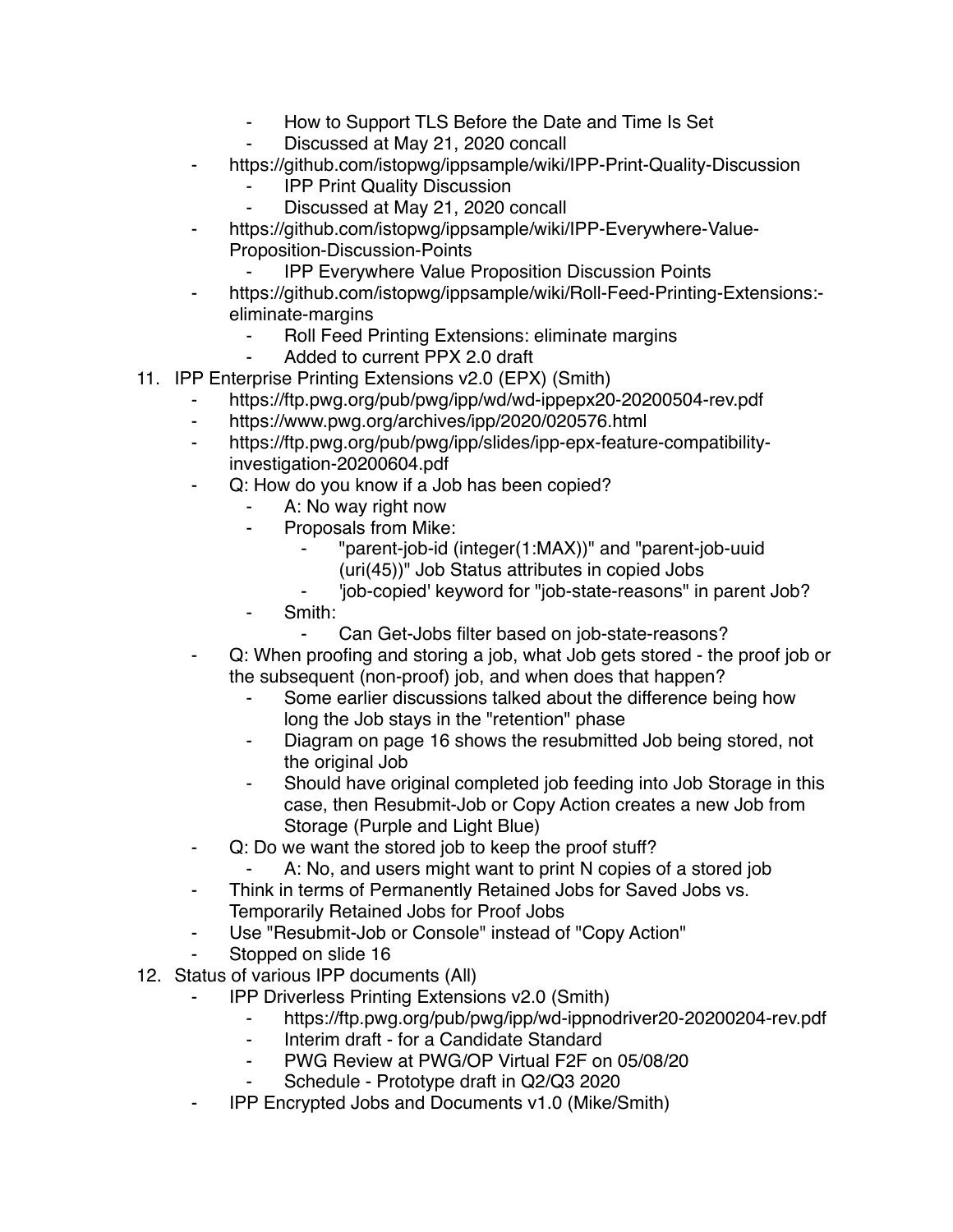- ⁃ https://ftp.pwg.org/pub/pwg/ipp/wd/wd-ipptrustnoone10-20200218 rev.pdf
- ⁃ Prototype draft for a Candidate Standard
- ⁃ PWG F2F review on 6 February 2020
- Schedule Stable draft in Q2/Q3 2020
- Job Accounting for IPP v1.0 (Mike)
	- https://ftp.pwg.org/pub/pwg/ipp/wd/wd-ippaccounting10-20200427rev.pdf
	- Interim draft for a Best Practice
	- ⁃ PWG Review at PWG/OP Virtual F2F on 05/06/20
	- Schedule Prototype draft in Q2/Q3 2020
- **IPP Production Printing Ext v2.0 (Mike)** 
	- https://ftp.pwg.org/pub/pwg/ipp/wd/wd-ippppx20-20200429-rev.pdf
	- ⁃ Prototype draft for a Candidate Standard
	- ⁃ PWG Review at PWG/OP Virtual F2F on 05/08/20
	- ⁃ Just waiting on prototyping in ippsample
	- Schedule Stable draft in Q2/Q3 2020
- 13. Open Printing update (Ira)
	- https://openprinting.github.io
	- ⁃ https://developers.google.com/open-source/gsoc
	- ⁃ OP website is now live w/ IPP Everywhere logo and GSoC 2019/2020 info
	- ⁃ OP monthly calls on 03/17/20, 04/07/20 and upcoming 05/12/20
	- GSoC 2020 Timeline (\*updated)
		- ⁃ DONE 30 April\* Student Project selections due from Org Admins
		- ⁃ DONE 4 May\* Accepted student projects announced
		- ⁃ DONE 1 June\* Coding officially begins!
		- ⁃ 29 June\* Mentors and students can begin submitting Phase 1 evaluations
		- ⁃ 3 July\* Phase 1 Evaluation deadline
		- 27 July\* Mentors and students can begin submitting Phase 2 evaluations
		- ⁃ 31 July\* Phase 2 Evaluation deadline
		- 24-31 August\* Final week: Students submit final work and mentor evaluations
		- 31 August to 7 September\* Mentors submit final student evaluations
		- ⁃ 8 September\* Final results of Google Summer of Code 2020 announced

## **Next Steps / Open Actions**

- Next conference calls June 18 and July 16, 2020 at 3pm
	- ⁃ Skipping July 2, 2020 due to holidays
- Next meeting: EPX 2.0
- Action: Mike to respond to original Section 11 post and note consensus
- Action: Mike to post approved IPP Everywhere v1.1 documents and tools